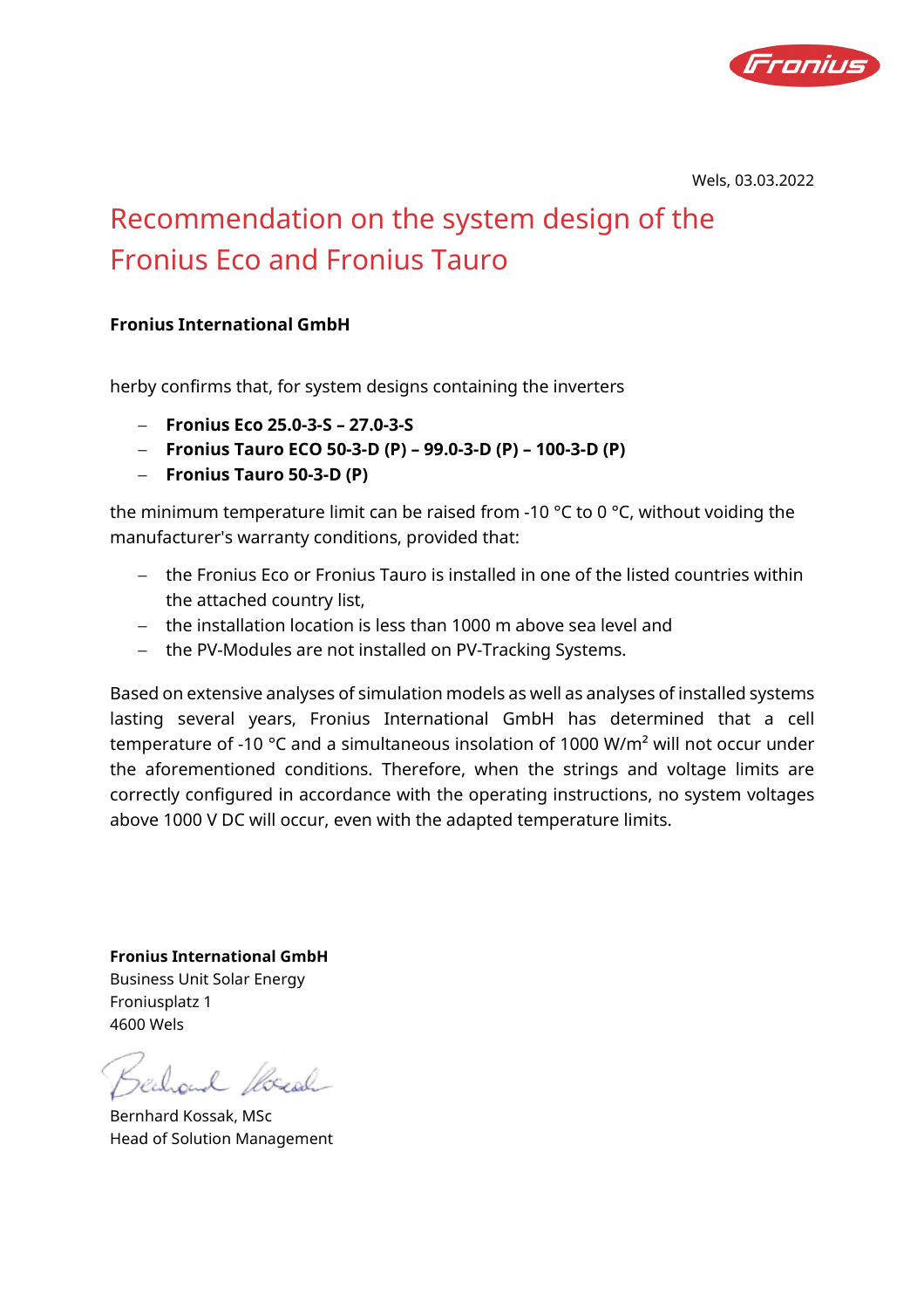

# ATTACHMENT "Country list"

- − Cyprus
- − Italy
- − Greece
- − Spain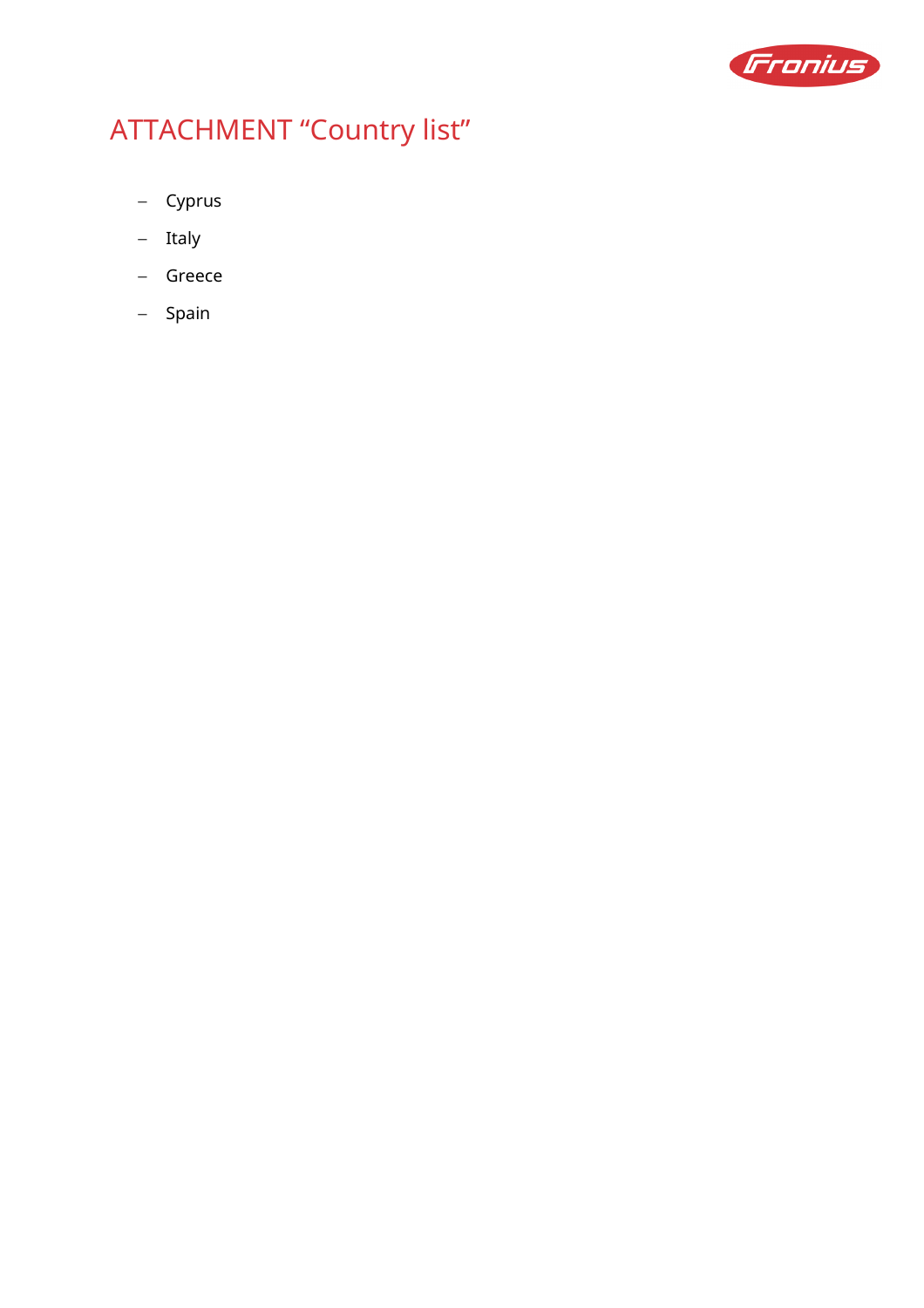

## ATTACHMENT - "Recommendation on the system design of the Fronius Eco and Fronius Tauro"

When designing a photovoltaic system, the module temperature limits established on the market are -10 °C and +70 °C

Investigations carried out by Fronius have shown that these limits can be modified without this giving rise to adverse effects or risks during system operation. These limits can be adjusted where necessary, depending on the environmental conditions of the system (insolation at site, site temperatures, alignment, installation type, etc.).

### Maximum open circuit voltage Voc

The maximum open circuit voltage that occurs is dependent on the minimum ambient temperature (Ta). In many cases, the minimum module temperature Tm can be increased from -10 °C to 0 °C in the system design.

This is permitted if the actual maximum DC voltage occurring (Voc,max,real) is below the calculated value for the maximum open circuit voltage at 1000 W/m<sup>2</sup> and 0 °C Tm (Voc,max).

Analyses have shown that, with constant ambient temperatures (in the example, Ta=-20 °C), the maximum open circuit voltage (Voc,max) occurs at approx. 400 W/m<sup>2</sup> (with a module temperature of Tm=-10 °C) (*see* 



*Figure* 1*).* With lower insolation values, the module temperatures fall and the MPP voltage may increase, but the open circuit voltage will be lower.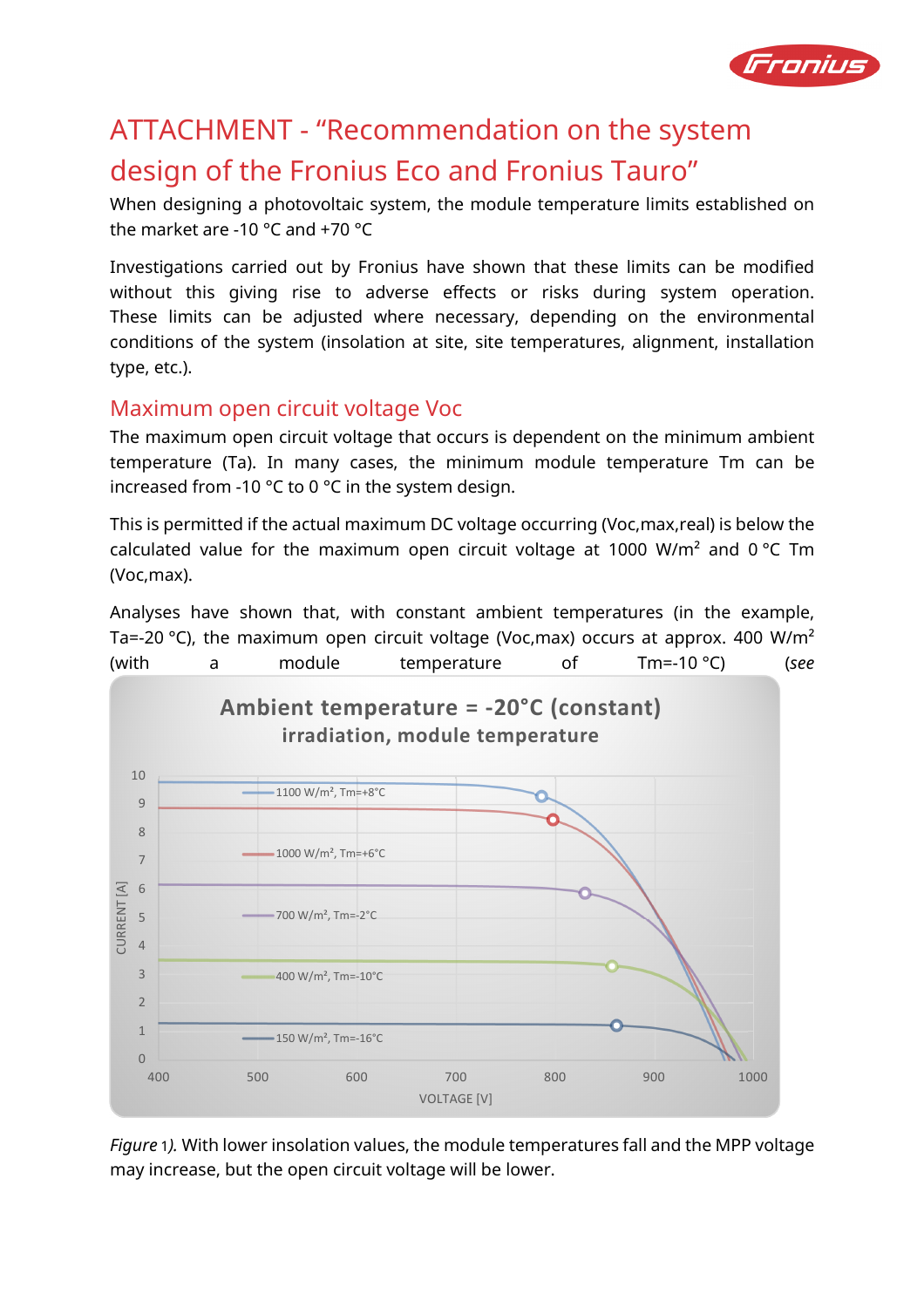



*Figure 1: Characteristics Ta=-20 °C (source: internal analysis - Fronius International GmbH)* 

The maximum open circuit voltage that occurs, calculated at 1000 W/m<sup>2</sup> and Tm=0 °C, is just above the maximum open circuit voltage in *Figure 1*, while the maximum open circuit voltage calculated at 1000 W/m<sup>2</sup> and Tm=-10 °C is significantly higher than 1000 V (*see Figure 2*).



*Figure 2: Max. open circuit voltage (source: internal analysis - Fronius International GmbH)*